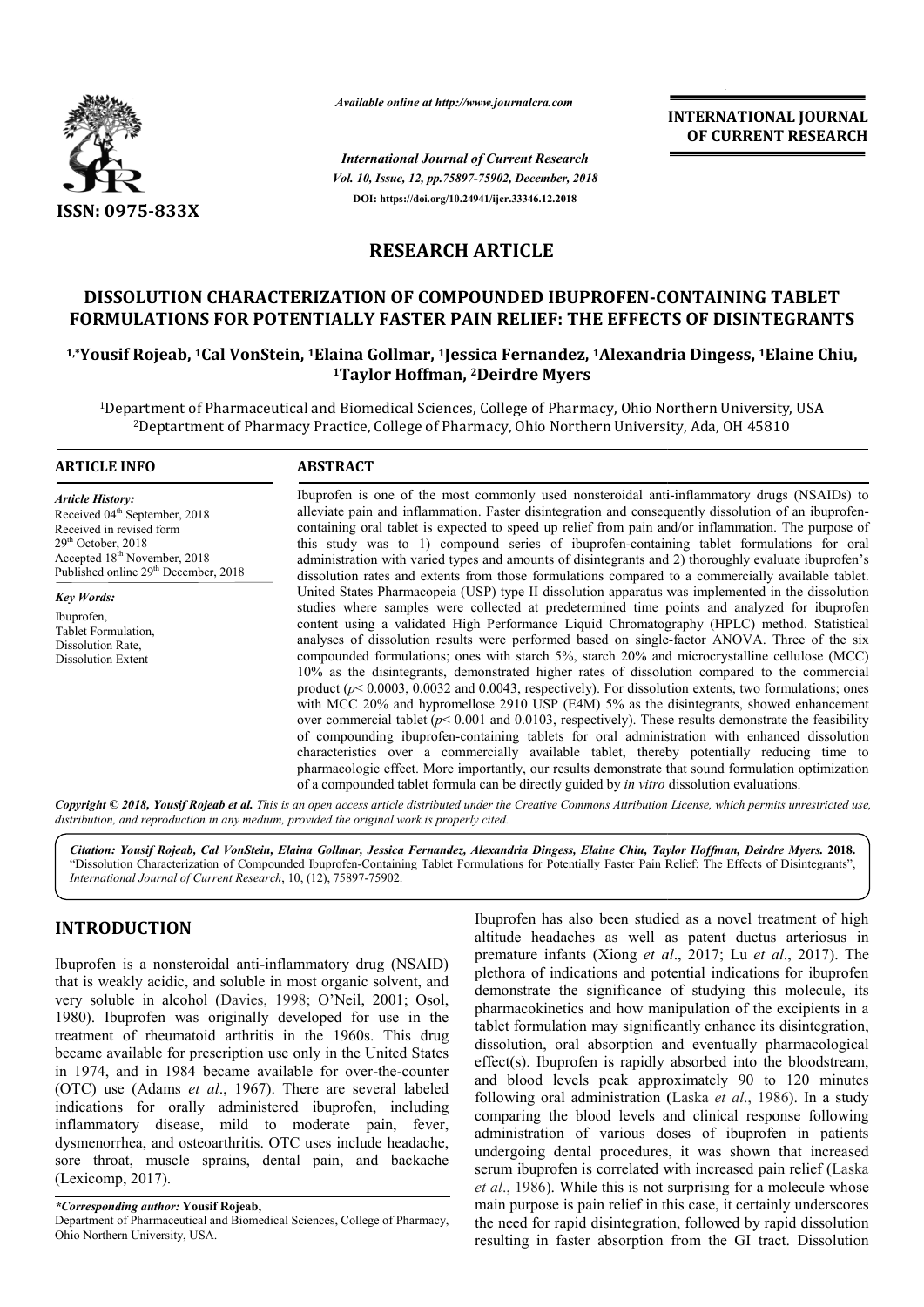studies are conducted to determine the conditions under which a compound will dissolve, its rate of dissolution, and its absorption (Phillips *et al*., 2012). The dissolution mechanism can be separated into two distinct phases. The first is disintegration, in which the drug is broken down into small/fine particles. The second is dissolution, which is the process by which drug particles are solubilized, or enter solution phase. One purpose of dissolution studies is to determine whether the rate-limiting step in the dissolution process for a solid dosage form is disintegration or dissolution, the latter being highly dependent on the physicochemical nature of the drug under investigation. Inherent to the dissolution process is the fact that lipophilic drugs, such as ibuprofen, tend to have longer dissolution times than their more water-soluble counterparts.

Accordingly, the type/amount of disintegrant (s) in an oral tablet formulation can have a significant impact on disintegration time and subsequently dissolution rate. Common excipients tested in ibuprofen tablet formulations included mixtures of galactomannan and crospovidone (Schiermeier, 2002). Another common disintegrant in compounded ibuprofen tablets is microcrystalline cellulose (MCC) which is often co-milled with a lubricant to improve the compressibility, and therefore pharmacokinetics, of the ibuprofen tablet (Mallick *et al*., 2013). More recently tested disintegrants have included different kinds of polymers that play a role in the timing of release of ibuprofen (Gaikwad *et al*., 2015). A better understanding of the importance and role of disintegrants may allow for application of ibuprofen in unique and innovative ways. Therefore, a careful and thorough evaluation of the impact of disintegrants on ibuprofen's dissolution characteristics may provide strategies for delivering ibuprofen in a safer and more efficient ways to patients. For several decades, compounded pharmaceutical preparations, as opposed to manufactured, offered flexibility in dosing, addressed individual patient needs and allowed compounding pharmacists/pharmaceutical scientists to utilize science-based principles to develop and compound formulations with potentially enhanced and/or customized characteristics over their commercially available counterparts.

Therefore, the goals of this research were to 1) compound series of ibuprofen-containing tablet formulations for oral administration with varied types and amounts of disintegrants and 2) thoroughly evaluate ibuprofen's dissolution rates and extents from those formulations compared to commercially available tablet. The working hypothesis for the first goal was that ibuprofen-containing tablet formulations with sufficiently high mechanical strength to withstand handling and storage will be successfully compounded using tablet press. The working hypothesis for the second goal was that at least one compounded tablet formulation will demonstrate significantly enhanced dissolution characteristics over commercially available ibuprofen in terms of rate and/or extent of dissolution. This work bears the unique aspect of linking a fundamental pharmacy practice component; the art and science of compounding, to basic pharmaceutics; in terms of *in vitro* dissolution evaluations, in a fashion that is not typically pursued in the practice of pharmaceutical compounding whether in the United States or globally since it is not common practice for compounding decisions or formulation optimizations efforts to be guided by sound dissolution results which is what this project proposes.

### **MATERIALS AND METHODS**

#### **Materials**

Ibuprofen, USP grade was purchased from Medisca Inc., Plattsburgh, NY and was utilized in tablet compounding. Immediate-release ibuprofen 200 mg tablet formulation, reference commercial product, was obtained from Meijer Distribution, Inc., Grand Rapids, MI. All three disintegrants employed in this study; corn starch, MCC and hypromellose 2910 USP (also referred to as Methocel E4M or simply E4M for the purpose of this article) were obtained Medisca Inc., Plattsburgh, NY. Stearic acid and lactose, necessary for tablet formulations, were purchased from Letco Medical, Decatur, AL and Fagron, St. Paul, MN, respectively. Dyes for colorcoding of the various tablet formulations were obtained from Lor Ann Oils, Lansing, MI. Hydrochloric acid, HCl, 6 N and sodium lauryl sulfate (SLS) required for preparation of dissolution media were purchased from VWR International, West Chester, PA and Chemistry Connections, Conway, AR, respectively. HPLC-grade water and acetonitrile (Avantor Performance Materials, Inc., Center Valley, PA) were purchased from Fisher Scientific, USA and were used in preparation of the mobile phase for HPLC analyses. Glacial acetic acid used for adjustment of mobile phase pH was obtained from EMD Chemicals Inc., Gibbstown, NJ.

**Tablet Compounding Procedure:** Ibuprofen tablets were initially compounded based on the formula described in The Art, Science, and Technology of Pharmaceutical Compounding (Allen Jr., 2012) This formula was designed to make 225 mg ibuprofen tablets but also included 75 mg of caffeine, 140 mg of microcrystalline cellulose, and 2 mg of stearic acid for a total tablet weigh of 442 mg. For this study, the formula was modified by reducing ibuprofen to 200 mg per tablet to better mimic the standard OTC ibuprofen formulation strength. Caffeine was eliminated while the amount of stearic acid in each tablet remained the same. The new formulations included lactose as diluent to maintain final tablet weights consistent (Table 1). Lactose was chosen as diluent because it is a highly water-soluble tablet filler, so it would not be expected to impact tablet dissolution pattern or create an artifact. A negligible amount of food coloring was added to each compounded tablet formulation for color-coding of the different formulations. This amount ranged from two drops for the formulations with high amount of disintegrant, to one drop for the mid-range amount of disintegrant, to one-half of a drop for the ones with low disintegrant amount (we tested a highand a low amount for each disintegrant evaluated; selection of such amounts was based on percentages commonly employed in commercially available products – more details under Discussion). For the tablet compounding procedure, all ingredients were pre-weighed and added to a size 8 ceramic mortar and pestle. Corresponding amount of food coloring was added and the powdered tablet ingredients were triturated until uniform color/particle size was visibly achieved. The powdered mixture was then weighed into 442 mg portions and contents were poured in a ½" Parr Instrument Company pellet press (Moline, IL) and each tablet was pressed into a cylindrical disk after three separate presses of the plunger. Each compounded tablet was weighed to ensure uniformity and then each batch of uniform tablets was placed in a prelabeled plastic bag and stored until used within no longer than two months from preparation time.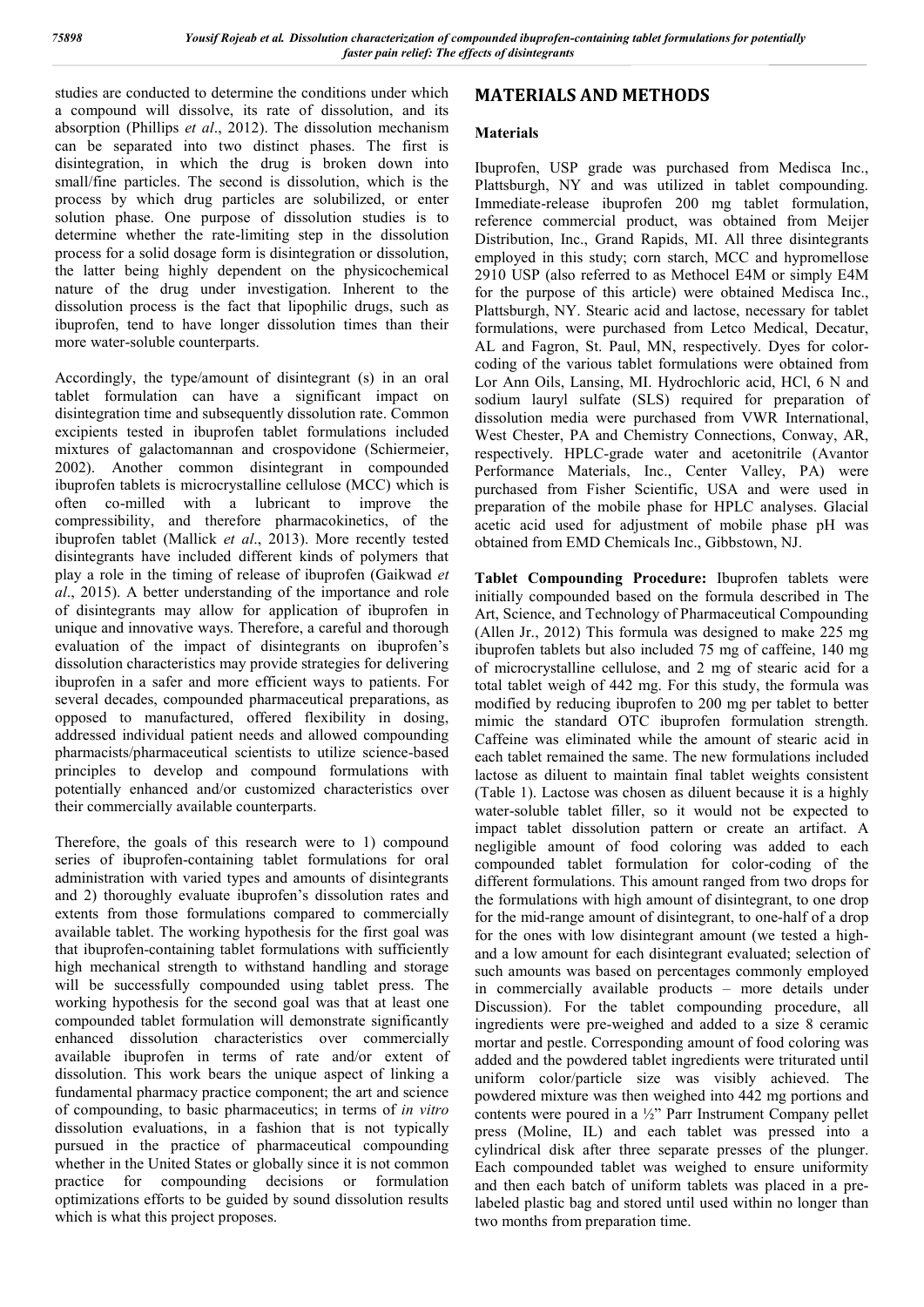*In Vitro* **Dissolution Studies:** United States Pharmacopeia (USP) Dissolution apparatus type II (VK 7000, VanKel Technology Group, Cary, NC) was employed in the *in vitro* dissolution studies. Each tablet formulation ( $n = 3 - 9$ ) was placed in 500 mL of 0.1 N HCl as the dissolution medium to which 2% SLS was added to maintain sink conditions while not interfering with the dissolution process since rate of ibuprofen dissolution from tablets in HCl solutions is not affected by the nature of surfactant, i.e., cationic vs. anionic vs. nonionic (Park, 2006). Temperature was maintained at 37±1°C with a circulating water-bath. Dissolution medium was continuously stirred with paddles at 50 rpm. One milliliter sample aliquots were withdrawn at predetermined time points up to 120 min, filtered through 0.45 μm syringe filters, adequately diluted and analyzed by HPLC for ibuprofen concentration. Each withdrawn sample was replaced by an equal volume of temperature-equilibrated fresh dissolution medium.

**HPLC Method and Analysis:** One milliliter samples were collected during the dissolution process at 3, 5, 10, 15, 30, 45, 60, 90, and 120 minutes from the start of experiment and stored at -20°C until analysis was performed (within 7 days of collection). A reverse-phase HPLC assay for quantification of ibuprofen in collected samples was employed and validated based on the method of Farrar H. *et al* (15), with slight modification. The method consisted of ultraviolet detection at 220 nm (Waters, Milford, MA, USA) and Waters Symmetry<sup>®</sup>  $C_{18}$  column (4.6 X 150 mm). Mobile phase consisted of 40% water (pH adjusted to 2.6 with acetic acid) and 60% acetonitrile in isocratic mode at a flow rate of 1.0 mL/min. Assay linearity was established over full range of ibuprofen concentrations encountered.

**Statistical Analysis:** Statistical analyses of dissolution results (dissolution rate and dissolution extent) from all compounded formulations as well as commercial product were performed based on single-factor ANOVA using R statistical software(version 3.3.2; copyrighted by The R Foundation for Statistical Computing). Mean and standard deviation for rate of dissolution (expressed as %/min) and extent of dissolution (expressed as %) for each compounded tablet formulation was plotted and compared to the commercially available product as the positive control.  $p$ -values  $\leq 0.05$  were considered statistically significant.

#### **RESULTS**

ANOVA Model Assumptions: Single-factor ANOVA was used to analyze data. Two assumptions need to be satisfied in order for an ANOVA model to be valid. The first is that observations are adequately described by the model. This can be evaluated through the Shapiro-Wilk normality test. For this test, a high *p*-value is preferred because the null hypothesis here states that data comes from normal distribution (bellshaped curve). Since *p*-values for both dissolution rate extent were  $> 0.05$  (0.8489 and 0.2222, respectively), it is safe to assume that data followed normal distribution. The second assumption is that standard errors are normally and independently distributed with a mean of zero and constant but unknown variance. This is an important assumption because the ANOVA model can be sensitive to the violation of the constant variance assumption. This especially holds true for unbalanced designs in terms of the number of subjects per group. If the constant variance assumption cannot be

confirmed, the ANOVA model is invalid. This can be evaluated through Levene's test for homogeneity of variance. For this test, a high *p*-value is also preferred because the null hypothesis states that the variance is the same for all treatment groups (in our case, "tablet formulations"). Since *p*-values for both dissolution rate and extent were > 0.05 (0.9042 and 0.4169, respectively), it is safe to assume that the variance is the same across all formulations tested. A total of nine compounded tablet formulations were developed (Table 1, Figure 1) of which six were evaluated for their disintegration/dissolution characteristics. Analyses of disintegration/dissolution characteristics. Analyses of dissolution results revealed that three of the six compounded formulations; ones with starch 5%, starch 20% and MCC 10% as the disintegrant, demonstrated higher rates of dissolution compared to the commercial product (*p*< 0.0003, 0.0032 and 0.0043, respectively – Figure 2 and Table 2). As for dissolution extent, two formulations; ones with MCC 20% and E4M 5% as the disintegrant, showed enhancement over commercial tablet ( $p$ < 0.001 and 0.0103, respectively – Figure 2 & Table 2).

#### **DISCUSSION**

As stated previously, this work attempts to link the art and science of pharmaceutical compounding to basic pharmaceutical sciences, in terms of *in vitro* dissolution evaluations, in a novel fashion that is not typically pursued in the practice of pharmaceutical compounding. The purpose of this study was to develop series of ibuprofen-containing tablet formulations and examine and characterize the effects of common disintegrants, used in varied concentrations, on the rate and extent of ibuprofen's dissolution in comparison to a commercial product. More precisely, we attempted to introduce drug dissolution as a tool to guide further formulation optimization in pharmaceutical compounding. A variety of disintegrants have been proposed in ibuprofen tablet formulation (Schiermeier, 2002; Mallick *et al*., 2013). In our study, we evaluated the impact on dissolution of three disintegrants; corn starch, a conventional disintegrant, MCC, a super disintegrant and E4M, which could be viewed as a novel disintegrant of a different class. All three excipients have been used in direct compression tablet manufacturing. Rationale for selection of disintegrant amounts (%) in the different formulations was based on commonly reported and acceptable ranges (Rowe, 2009) as well as our intent to detect statistically significance difference in dissolution characteristics, if any, based on amount of disintegrant. Accordingly and for each disintegrant evaluated, we selected an amount representing the lower and the upper end of the normal usage range (Table 1). Dissolution data demonstrated variability in both rate and extent, with more variability detected in rate for the various formulations tested. Four compounded tablet formulations demonstrated mean rates of dissolution superior to that of the commercial product, with three formulations bearing statistical significance; starch 5%, starch 20%, and MCC 10% (Table 2). It was interesting to observe that starch % as low as 5% was sufficient to enhance rate of ibuprofen's dissolution over that of the commercial tablet formulation. Further increased in % to 20% did not show any additional improvement. One plausible explanation for the enhancement in dissolution rates with multiple compounded formulations over commercial product is the fact that those tablets were developed with the aid of a manual tablet press which would typically provide a force of compression that is significantly lower than the 3,000-40,000 lb of force exerted by a commercial tablet press (Allen, 2014),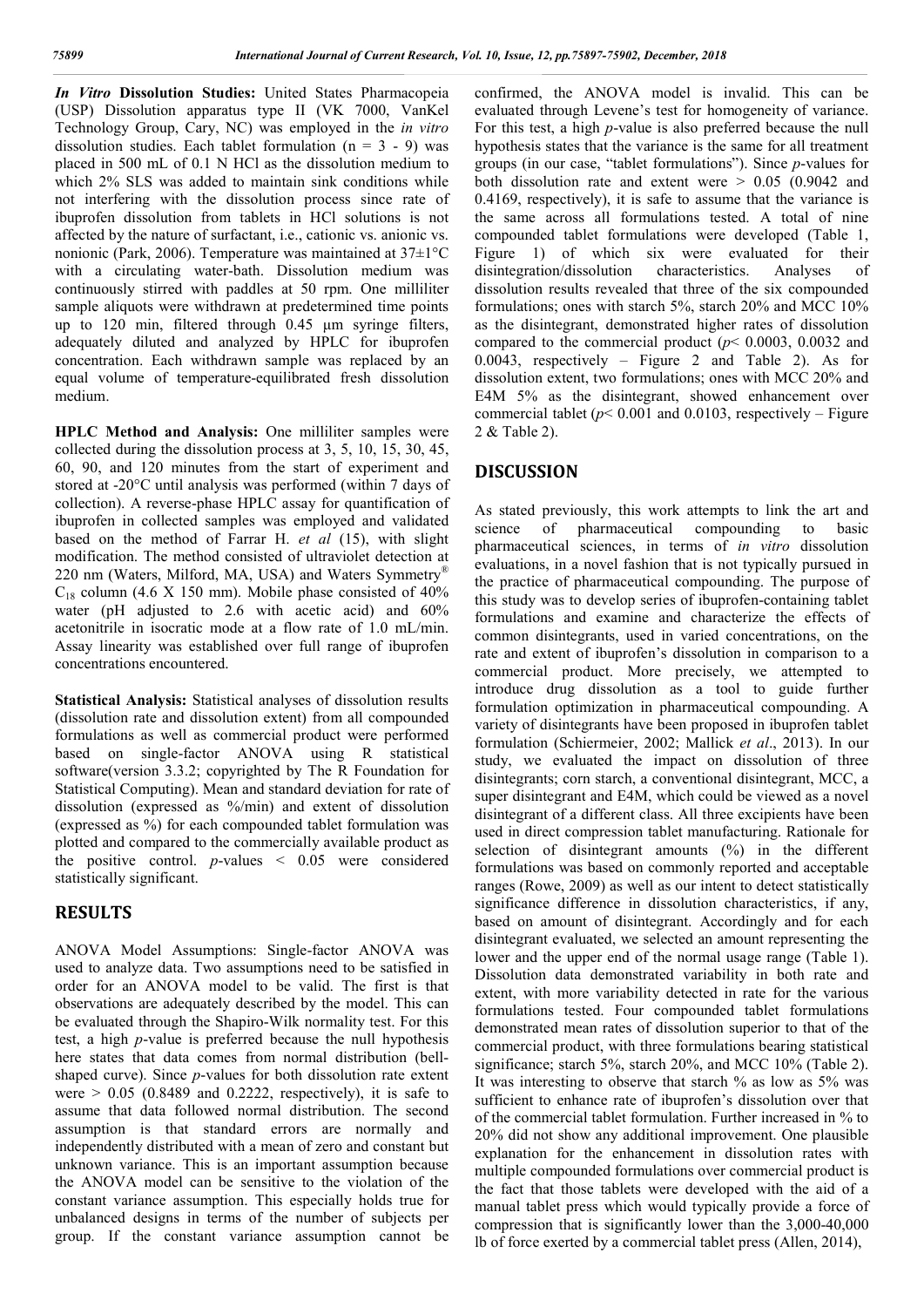| <sup>a</sup> MCC"High" Formulation | Weight (g)       | Weight (%) |  |
|------------------------------------|------------------|------------|--|
| Ibuprofen                          | 0.2              | 45.25%     |  |
| Microcrystalline Cellulose 20%     | 0.09             | 20.36%     |  |
| Stearic Acid                       | 0.002            | 0.45%      |  |
| Lactose                            | 0.15             | 33.94%     |  |
| <b>Total Weight</b>                | 0.442<br>100.00% |            |  |
| <b>MCC "Low" Formulation</b>       |                  |            |  |
| Ibuprofen                          | 0.2<br>45.25%    |            |  |
| Microcrystalline Cellulose 10%     | 0.045<br>10.18%  |            |  |
| Stearic Acid                       | 0.002            | 0.45%      |  |
| Lactose                            | 0.195            | 44.12%     |  |
| <b>Total Weight</b>                | 0.442            | 100.00%    |  |
| <b>Starch "High" Formulation</b>   |                  |            |  |
| Ibuprofen                          | 0.2              | 45.25%     |  |
| Starch (Corn) 20%                  | 0.09             | 20.36%     |  |
| Stearic Acid                       | 0.002            | 0.45%      |  |
| Lactose                            | 0.15             | 33.94%     |  |
| Total Weight                       | 0.442            | 100.00%    |  |
| <b>Starch "Low" Formulation</b>    |                  |            |  |
| Ibuprofen                          | 0.2              | 45.25%     |  |
| Starch (Corn) 5%                   | 0.022            | 4.98%      |  |
| Stearic Acid                       | 0.45%<br>0.002   |            |  |
| Lactose                            | 0.218            | 49.32%     |  |
| Total Weight                       | 0.442            | 100.00%    |  |
| <b>E4M "High" Formulation</b>      |                  |            |  |
| Ibuprofen                          | 0.2              | 45.25%     |  |
| E4M 10%                            | 0.044            | 10.01%     |  |
| Stearic Acid                       | 0.002            | 0.45%      |  |
| Lactose                            | 0.196            | 44.29%     |  |
| Total Weight                       | 0.442            | 100.00%    |  |
| <b>E4M "Low" Formulation</b>       |                  |            |  |
| Ibuprofen                          | 0.2              | 45.25%     |  |
| E4M 5%                             | 0.022            | 5.01%      |  |
| Stearic Acid                       | 0.002            | 0.45%      |  |
| Lactose                            | 0.218            | 49.29%     |  |
| <b>Total Weight</b>                | 0.442            | 100.00%    |  |

**Table 1. Composition of ibuprofen-containing compounded tablet formulations for which dissolution has been evaluated.**

 $\overline{MCC}$  = microcrystalline cellulose

 $b$ E4M = hypromellose 2910 USP

| Table 2. Summary of ibuprofen dissolution rates and extents from ibuprofen-containing |
|---------------------------------------------------------------------------------------|
| compounded tablets compared to commercial product $(n = 3 - 6)$                       |

| <b>Dosage Form</b> | Dissolution Rate (%/min) <sup>a</sup> | <i>p</i> value | <b>Extent of Dissolution <math>(\%)^a</math></b> | <i>p</i> value |
|--------------------|---------------------------------------|----------------|--------------------------------------------------|----------------|
| Commercial         | $2.51 \pm 0.54$                       | N/A            | $91.76 \pm 9.87$                                 | N/A            |
| Starch $5\%$       | $4.93 \pm 0.66$                       | $0.0003*$      | $104.78 \pm 2.39$                                | 0.2728         |
| Starch 20%         | $4.44 \pm 0.70$                       | $0.0032*$      | $106.67 \pm 2.91$                                | 0.1623         |
| $\rm ^{b}MCC$ 10%  | $4.01 \pm 1.58$                       | $0.0043*$      | $102.07 \pm 1.18$                                | 0.5091         |
| MCC 20%            | $2.97 \pm 0.99$                       | 0.7540         | $115.3 \pm 8.73$                                 | $< 0.001*$     |
| $\mathrm{E4M}$ 5%  | $2.43 \pm 0.17$                       | 1.0000         | $114.95 \pm 6.02$                                | $0.0103*$      |
| E4M 10%            | $1.80 \pm 0.67$                       | 0.5802         | $103.5 \pm 22.11$                                | 0.3737         |

a Data presented as mean ± standard deviation

b MCC = microcrystalline cellulose

c E4M = hypromellose 2910 USP

\*Denotes statistical significance,  $p < 0.05$ .

presumably leading to faster disintegration and subsequent dissolution. It is worth noting that while force of compression was not formally evaluated during the compounding process, tablets produced demonstrated high degree of consistency (minimum variability) in their dissolution profiles (Figure 2 and Table 2) which provided confidence in the compounding procedure and its reproducibility. Study results demonstrated less variability in extent of dissolution, with only two formulations, E4M 5% and MCC 20%, demonstrating statistically significant enhancement in dissolution extent when compared to commercial product. In a parallel trend to the impact of starch on dissolution rate, data suggests that when E4M was employed as the disintegrant, it did enhance extent of dissolution at a % as low as 5%. Further increase in amount to 20% not did not provide further enhancement. This finding warrants examining the feasibility of further reduction in disintegrant's %, possibly to 3 or even 2%, and evaluating such impact on dissolution.

Such low disintegrant's % in tablet formulations is not unusual and is actually common with excipients like carboxymethylcellulose (Rowe, 2009) and other disintegrants (https://www. lfatabletpresses.com/ articles/ overview-ofdisintegrants. Accessed September 15, 2018). In summary, these results unambiguously demonstrate the feasibility of compounding ibuprofen-containing tablets for oral administration with enhanced disintegration/dissolution characteristics over commercially available product. There is still, however, room for formulation optimization for optimum disintegrant, disintegrant % and potentially using a combination or mixture of disintegrants, as with some commercially available tablet formulations, for maximum enhancement in rate and/or extent of dissolution. Work of this nature is certainly not devoid of shortcomings. We realize that while some factors pertinent to tablet dissolution (e.g., tablet thickness, hardness, force of compression and friability) have not been comparatively evaluated, which could very well be an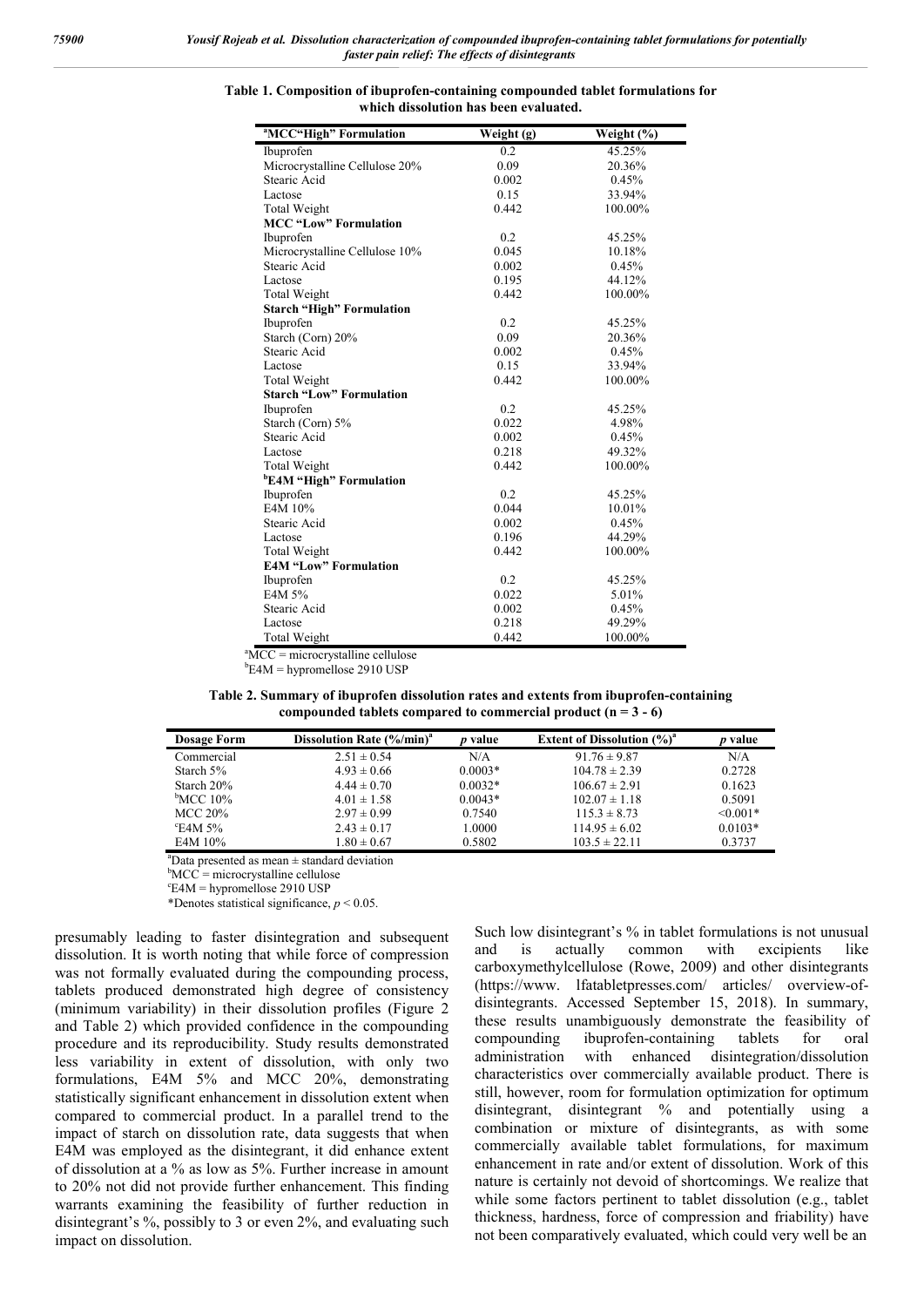

Nine total tablet formulations have been developed with low, intermediate and high strength of disintegrant for all three disintegrants employed. *In vitro* dissolution has been evaluated for the low and high, but not intermediate, disintegrant strengths. a MCC = microcrystalline cellulose b E4M = hypromellose 2910 USP





X-axis: Time (in minutes). Y-axis: Amount dissolved, expressed as a % of ibuprofen content in tablet,200 mg. Error bars represent standard deviation. Each panel, A, B & C, compares dissolution for a given disintegrant in two strengths, high and low, to that from commercial tablet. MCC = microcrystalline cellulose; E4M = hypromellose 2910 USP

**Figure 2. Dissolution profiles, i***n vitro***, of ibuprofen from the different ibuprofen-containing tablet formulations**

of-concept" that it is feasible to compound ibuprofencontaining tablets with at least non-inferior dissolution characteristics compared to a commercial tablet formulation which was clearly accomplished. Lastly and while commercial production is not a major focal point at this time for this research project, it is potentially feasible that successful results and further enhancements in dissolution rate and/or extent may encourage such consideration. extension of this project, our purpose at this time was a "proofharacteristics compared to a commercial tablet formulation<br>which was clearly accomplished. Lastly and while commercial<br>roduction is not a major focal point at this time for this<br>esearch project, it is potentially feasible

#### **Conclusion**

Ibuprofen-containing tablet formulation for oral administration were compounded and their dissolution profiles were generated and characterized for rat dissolution. On more than one occasion, compounded formulations demonstrated significant enhancement in dissolution rate or extent over a commercially available tablet formulation. Data suggests that such enhancement may lead to better therapeutic outcome for a pain/inflammation relieving medication such as ibuprofen. Further enhancement in dissolution behavior of compounded tablets is likely upon optimizing the amount of disintegrant in the formulation which would be guided by sound dissolution data. Finally, use of disintegrant mixture is feasible which, again, would be guided and optimized, in terms of disintegrants amounts and ratios, by tablet disintegration/dissolution studies. behavior of compounded tablets is likely upon<br>hizing the amount of disintegrant in the formulation which<br>d be guided by sound dissolution data. Finally, use of<br>tegrant mixture is feasible which, again, would be guided<br>ppti

#### **Acknowledgement**

The authors would like to thank Dr. Yong Wang from the Mathematics and Statistics Department at Ohio Northern University for his assistance with the statistical data analysis.

**Conflict of Interest:** No conflict of interest has been declared by the authors. assistance with the statistical data analysis.<br> **est:** No conflict of interest has been declared<br>
evant source of funding to be disclosed by<br>
fe E.E., Lessel B. and Nicholson J.S. 1967.<br>
Fical properties of 2-(4-isobutylph

Funding: No relevant source of funding to be disclosed by authors.

#### **REFERENCES**

- Adams S.S., Cliffe E.E., Lessel B. and Nicholson J.S. 1967. Some biological properties of 2-(4-isobutylphenyl) propionic acid. *J Pharm Sci. Pharm Sci.*, 56(12): 1686.
- Allen L.V. Jr. 2012. The Art, Science, and Technology of Pharmaceutical Compounding. (4<sup>th</sup>edn), Washington, DC: American Pharmacists Association.
- Allen L.V. Jr. and Ansel H.C. 2014. Ansel's Pharmaceutical Dosage Forms and Drug Delivery Systems. (10<sup>th</sup>edn), Baltimore, MD: Lippincott Williams & Wilkins.
- Davies N.M. 1998. Clinical pharmacokinetics of ibuprofen: the first 30 years. *ClinPharmacokin.*, 34(2): 101-154. first 30 years. *ClinPharmacokin.*
- Farrar H., Letzig L. and Gill M. 2002. Validation of a liquid chromatographic method for the determination of ibuprofen in human plasma. *J Chromatogr B Analyt Technol Biomed Life Sci.*, 780 (2): 341-348.
- Gaikwad V.L., Bhatia M.S. and Singhvi I. 2015. Experimental and chemo informatics evaluation of some physicochemical properties of excipients influencing<br>release kinetics of the acidic drug ibuprofen. release kinetics of the acidic drug ibuprofen. *Chemosphere.*, 138: 494-502. Chemosphere., 138: 494-502.<br>Laska E.M., Sunshine A., Marrero I., Olson N., Siegel C. et al.
- 1986. The correlation between blood levels of ibuprofen